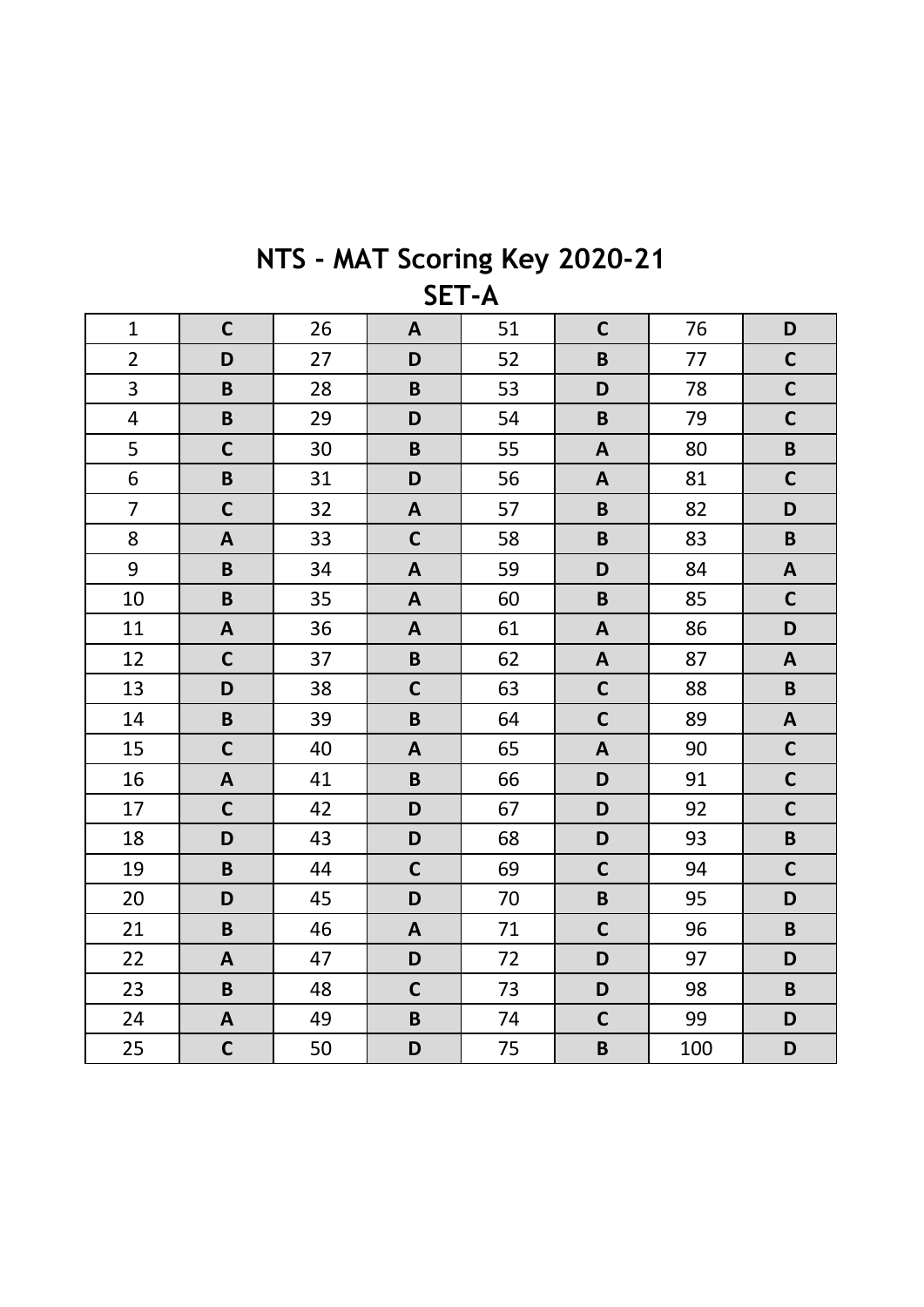| $\mathbf{1}$            | D                       | 26 | $\mathbf B$               | 51 | $\mathbf{A}$              | 76  | $\mathbf C$               |  |
|-------------------------|-------------------------|----|---------------------------|----|---------------------------|-----|---------------------------|--|
| $\overline{2}$          | $\mathbf B$             | 27 | $\pmb B$                  | 52 | $\boldsymbol{\mathsf{A}}$ | 77  | $\mathbf C$               |  |
| 3                       | $\mathbf B$             | 28 | $\boldsymbol{A}$          | 53 | $\boldsymbol{\mathsf{A}}$ | 78  | D                         |  |
| $\overline{\mathbf{4}}$ | $\overline{\mathbf{B}}$ | 29 | $\mathsf{C}$              | 54 | $\boldsymbol{\mathsf{A}}$ | 79  | $\mathbf C$               |  |
| 5                       | $\mathbf C$             | 30 | $\pmb B$                  | 55 | $\mathsf{C}$              | 80  | D                         |  |
| 6                       | D                       | 31 | $\mathsf{C}$              | 56 | D                         | 81  | $\pmb B$                  |  |
| $\overline{7}$          | D                       | 32 | D                         | 57 | $\pmb B$                  | 82  | $\mathbf C$               |  |
| 8                       | $\mathbf C$             | 33 | $\mathsf B$               | 58 | $\pmb B$                  | 83  | $\mathbf C$               |  |
| 9                       | D                       | 34 | $\pmb B$                  | 59 | D                         | 84  | $\mathsf{C}$              |  |
| 10                      | D                       | 35 | $\boldsymbol{\mathsf{A}}$ | 60 | $\mathbf{A}$              | 85  | $\mathsf{C}$              |  |
| 11                      | $\pmb B$                | 36 | $\pmb B$                  | 61 | $\mathbf{A}$              | 86  | $\mathbf C$               |  |
| 12                      | $\mathbf C$             | 37 | $\boldsymbol{\mathsf{A}}$ | 62 | $\mathsf{C}$              | 87  | $\boldsymbol{\mathsf{A}}$ |  |
| 13                      | $\mathbf C$             | 38 | $\mathbf B$               | 63 | $\mathsf{C}$              | 88  | $\mathbf C$               |  |
| 14                      | $\boldsymbol{A}$        | 39 | $\boldsymbol{A}$          | 64 | $\pmb B$                  | 89  | $\mathbf C$               |  |
| 15                      | D                       | 40 | $\mathsf{C}$              | 65 | $\mathsf{C}$              | 90  | D                         |  |
| 16                      | D                       | 41 | $\pmb B$                  | 66 | D                         | 91  | $\boldsymbol{\mathsf{A}}$ |  |
| 17                      | A                       | 42 | $\mathbf{A}$              | 67 | $\mathbf{A}$              | 92  | D                         |  |
| 18                      | A                       | 43 | D                         | 68 | D                         | 93  | $\pmb B$                  |  |
| 19                      | D                       | 44 | D                         | 69 | $\mathsf B$               | 94  | $\pmb B$                  |  |
| 20                      | D                       | 45 | D                         | 70 | $\mathsf B$               | 95  | $\mathbf C$               |  |
| 21                      | $\overline{\mathbf{B}}$ | 46 | $\mathbf B$               | 71 | D                         | 96  | D                         |  |
| 22                      | $\pmb B$                | 47 | $\mathbf B$               | 72 | D                         | 97  | $\boldsymbol{\mathsf{A}}$ |  |
| 23                      | $\mathbf C$             | 48 | $\pmb B$                  | 73 | $\mathbf{A}$              | 98  | $\mathbf C$               |  |
| 24                      | $\mathbf C$             | 49 | $\pmb B$                  | 74 | $\pmb B$                  | 99  | $\pmb B$                  |  |
| 25                      | D                       | 50 | D                         | 75 | $\mathbf{A}$              | 100 | $\mathbf C$               |  |

NTS - MAT Scoring Key 2020-21 SET-B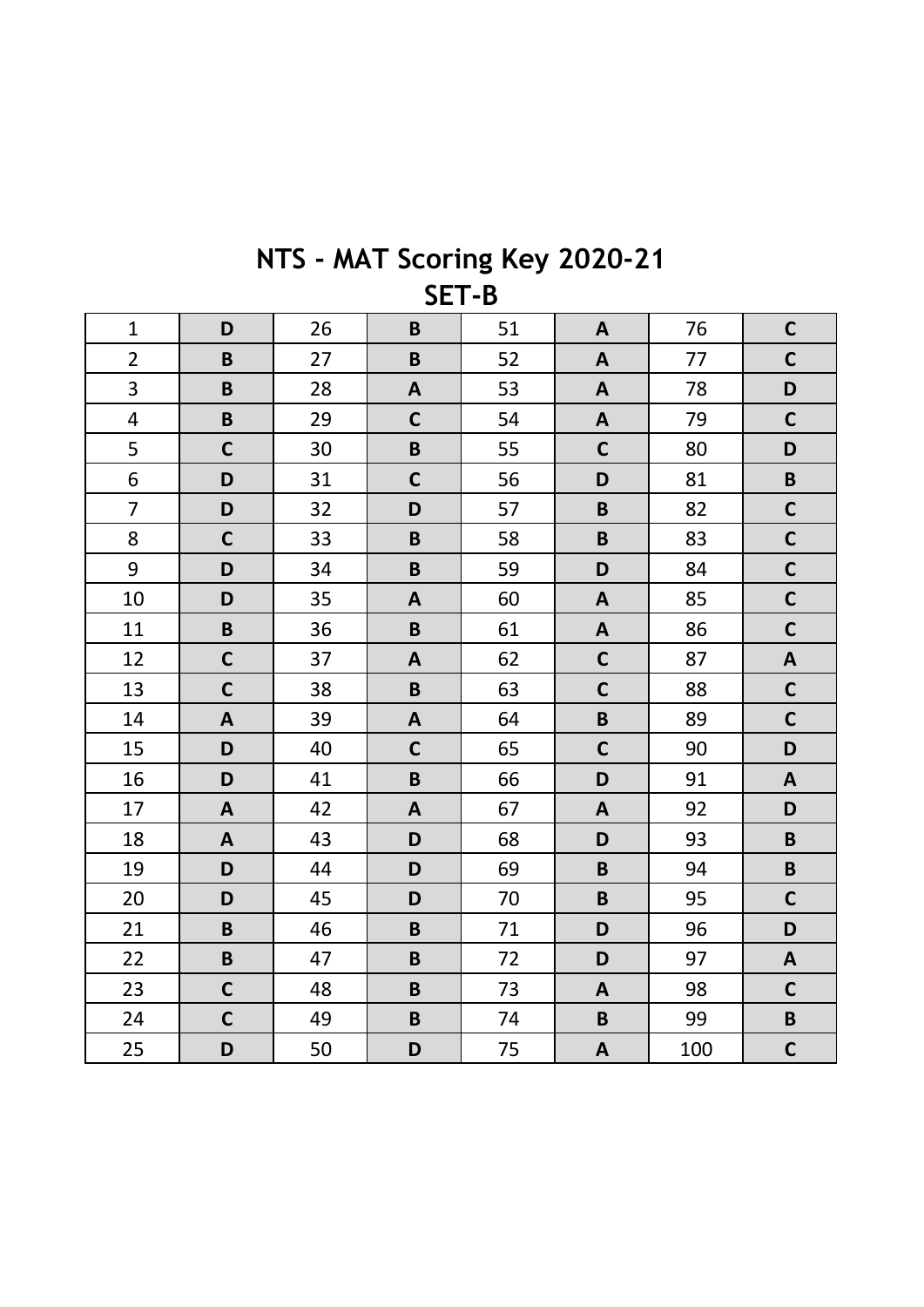| $\mathbf{1}$            | $\mathbf{A}$ | 26 | D                         | 51 | D                         | 76  | $\mathbf{A}$              |  |
|-------------------------|--------------|----|---------------------------|----|---------------------------|-----|---------------------------|--|
| $\overline{2}$          | $\mathbf C$  | 27 | $\mathbf B$               | 52 | $\mathsf B$               | 77  | $\mathbf C$               |  |
| 3                       | $\pmb B$     | 28 | $\mathbf{A}$              | 53 | $\mathsf B$               | 78  | $\pmb B$                  |  |
| $\overline{\mathbf{4}}$ | $\mathbf B$  | 29 | $\boldsymbol{\mathsf{A}}$ | 54 | $\boldsymbol{\mathsf{A}}$ | 79  | D                         |  |
| 5                       | $\mathbf C$  | 30 | $\mathsf{C}$              | 55 | D                         | 80  | $\mathbf C$               |  |
| 6                       | $\mathbf B$  | 31 | $\mathbf B$               | 56 | $\boldsymbol{\mathsf{A}}$ | 81  | D                         |  |
| $\overline{7}$          | $\mathbf C$  | 32 | $\mathsf{C}$              | 57 | D                         | 82  | $\pmb B$                  |  |
| 8                       | $\mathbf C$  | 33 | $\mathbf B$               | 58 | D                         | 83  | $\pmb B$                  |  |
| 9                       | $\mathbf{A}$ | 34 | $\pmb B$                  | 59 | $\mathbf{A}$              | 84  | $\mathbf C$               |  |
| 10                      | $\pmb B$     | 35 | $\mathsf{C}$              | 60 | $\mathsf B$               | 85  | $\mathbf C$               |  |
| 11                      | $\mathbf C$  | 36 | $\mathsf{C}$              | 61 | D                         | 86  | D                         |  |
| 12                      | D            | 37 | $\boldsymbol{\mathsf{A}}$ | 62 | $\mathbf{A}$              | 87  | $\mathbf C$               |  |
| 13                      | $\mathbf C$  | 38 | $\mathsf{C}$              | 63 | $\mathsf B$               | 88  | $\pmb B$                  |  |
| 14                      | $\pmb B$     | 39 | $\mathbf C$               | 64 | $\overline{\mathsf{B}}$   | 89  | D                         |  |
| 15                      | $\mathbf{A}$ | 40 | $\mathbf{A}$              | 65 | $\mathbf{A}$              | 90  | $\mathbf C$               |  |
| 16                      | $\mathbf C$  | 41 | $\pmb B$                  | 66 | D                         | 91  | $\pmb B$                  |  |
| 17                      | $\pmb B$     | 42 | $\mathbf B$               | 67 | $\mathsf B$               | 92  | D                         |  |
| 18                      | $\mathbf C$  | 43 | $\boldsymbol{\mathsf{A}}$ | 68 | $\mathsf B$               | 93  | $\pmb B$                  |  |
| 19                      | D            | 44 | $\mathbf B$               | 69 | $\boldsymbol{\mathsf{A}}$ | 94  | $\boldsymbol{\mathsf{A}}$ |  |
| 20                      | D            | 45 | $\pmb B$                  | 70 | $\boldsymbol{\mathsf{A}}$ | 95  | D                         |  |
| 21                      | D            | 46 | $\boldsymbol{\mathsf{A}}$ | 71 | D                         | 96  | D                         |  |
| 22                      | $\mathsf{C}$ | 47 | $\boldsymbol{\mathsf{A}}$ | 72 | D                         | 97  | D                         |  |
| 23                      | D            | 48 | $\mathsf{C}$              | 73 | D                         | 98  | D                         |  |
| 24                      | $\mathsf{C}$ | 49 | $\mathbf B$               | 74 | $\mathbf{A}$              | 99  | D                         |  |
| 25                      | D            | 50 | $\mathsf{C}$              | 75 | $\mathsf{C}$              | 100 | $\mathbf C$               |  |

NTS - MAT Scoring Key 2020-21 SET-C